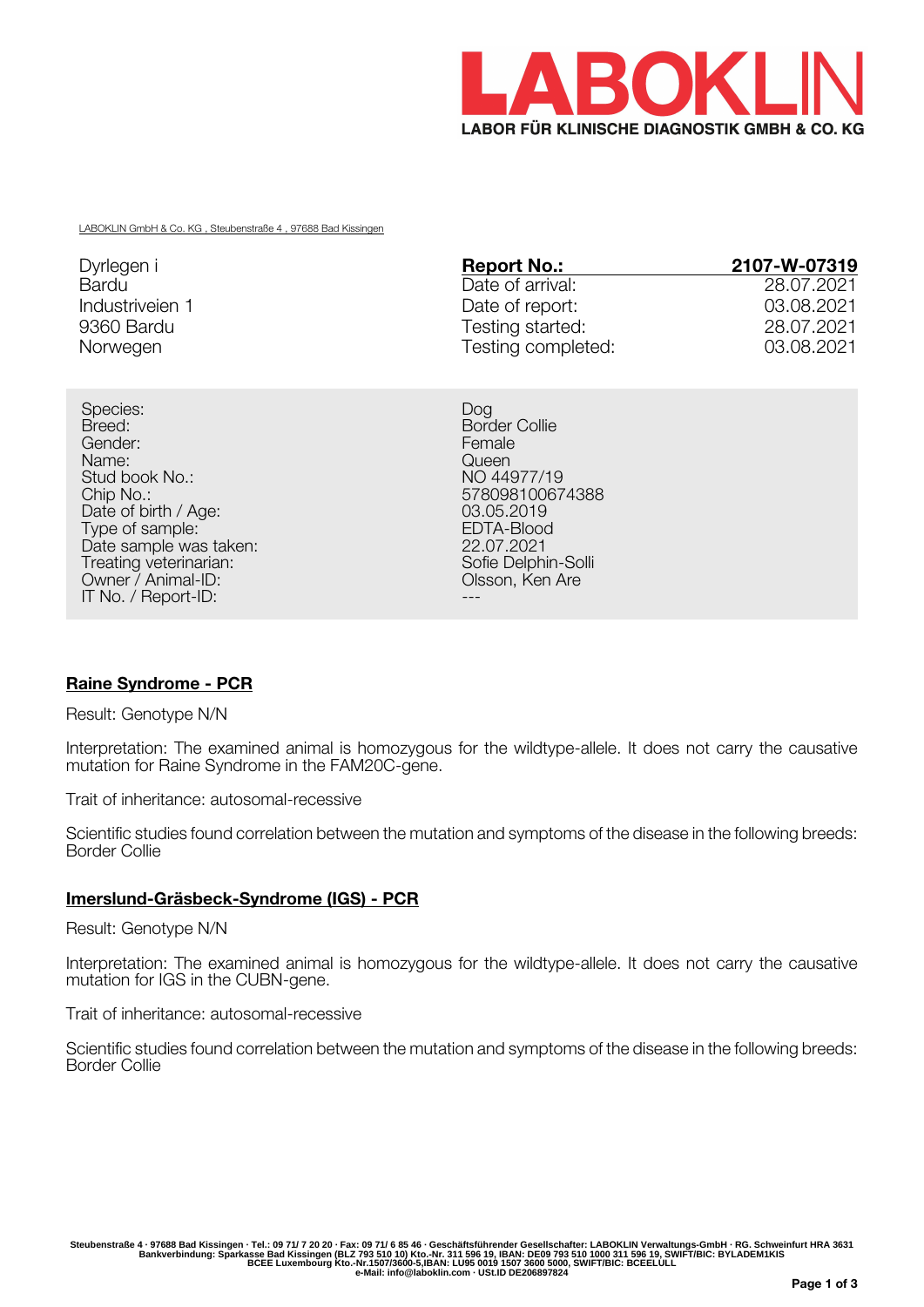

## **Trapped Neutrophil Syndrome (TNS) - PCR**

Result: Genotype N/N

Interpretation: The examined animal is homozygous for the wildtype-allele. It does not carry the causative mutation for TNS in the VPS13B-gene.

Trait of inheritance: autosomal-recessive

Scientific studies found correlation between the mutation and symptoms of the disease in the following breeds: Border Collie

## **Neuronal Ceroid Lipofuszinosis (NCL) -PCR**

Result: Genotype N/N

Interpretation: The examined animal is homozygous for the wildtype-allele. It does not carry the causative mutation for NCL in the CL5-gene.

Trait of inheritance: autosomal-recessive

Scientific studies found correlation between the mutation and symptoms of the disease in the following breeds: Border Collie, Australian Cattle Dog

## **Glaucoma and Goniodysgenesis (GG) - PCR**

Result: Genotype N/N

Interpretation: The examined animal is homozygous for the wildtype allele. It does not carry the causative mutation for glaucoma in the OLFML3 gene.

Trait of inheritance: autosomal recessive

Scientific studies found correlation between the mutation and symptoms of the disease in the following breeds: Border Collie

## **Sensory Neuropathy (SN) - PCR**

Result: Genotype N/N

Interpretation: The examined animal is homozygous for the wildtype-allele. It does not carry the causative mutation for SN in the FAM134B-gene.

Trait of inheritance: autosomal-recessive

Scientific studies found correlation between the mutation and symptoms of the disease in the following breeds: Border Collie

### **MDR1 genetic test - PCR**

Result: Genotype N/N (+/+)

Interpretation: The examined animal is homozygous for the wildtype-allele. It does not carry the causative mutation for MDR in the ABCB1-gene. Trait of inheritance: autosomal-recessive

Scientific studies found correlation between the mutation and symptoms of the disease in the following breeds: Australian Shepherd, Border Collie, Elo, German Shepherd, Longhaired Whippet, McNab, Old English Sheepdog, Rough/Smooth Collie, Shetland Sheepdog, Silken Windhound, Wäller, White Shepherd

Steubenstraße 4 · 97688 Bad Kissingen · Tel.: 09 71/ 7 20 20 · Fax: 09 71/ 6 85 46 · Geschäftsführender Gesellschafter: LABOKLIN Verwaltungs-GmbH · RG. Schweinfurt HRA 3631<br>Bankverbindung: Sparkasse Bad Kissingen (BLZ 793